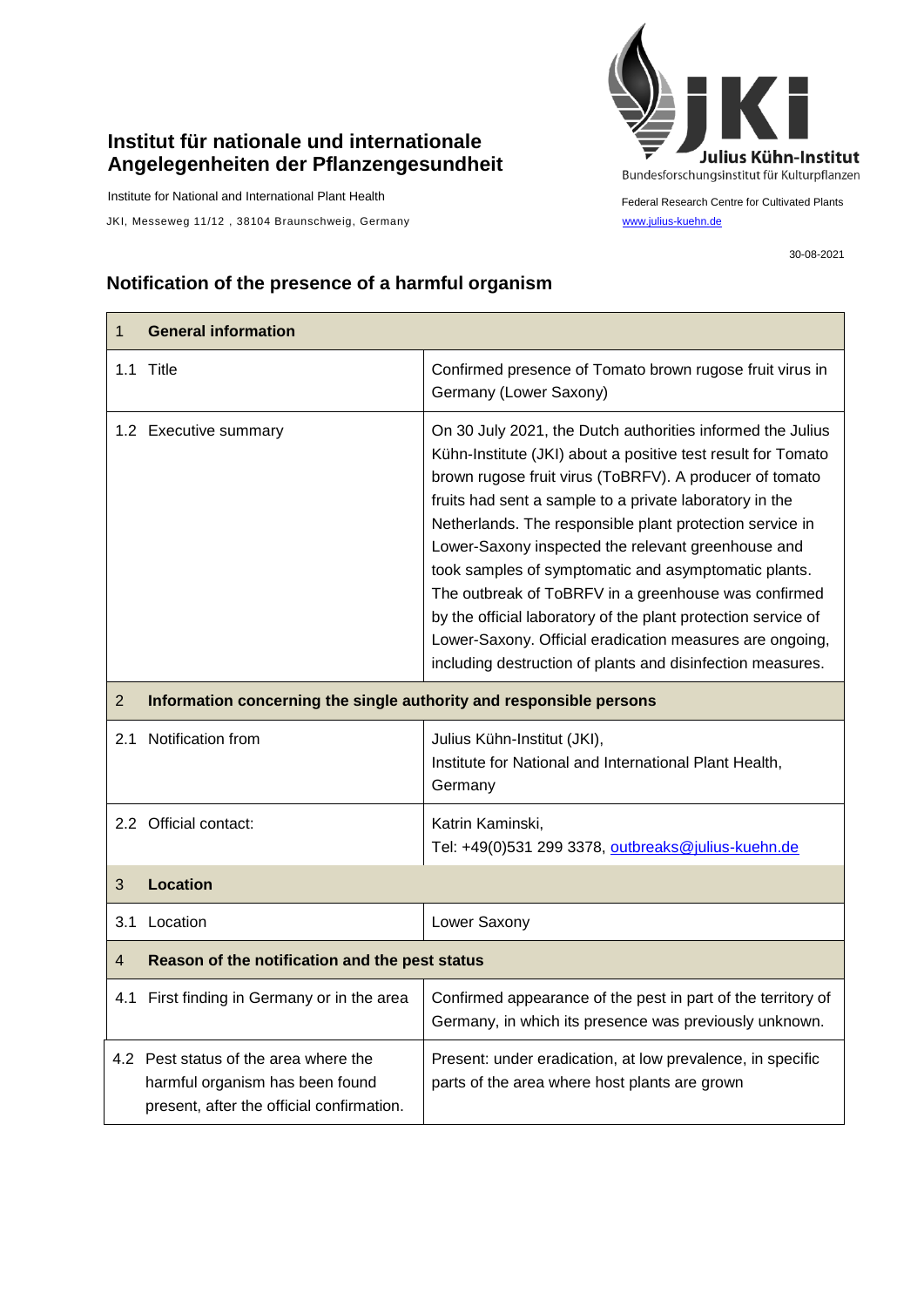|     | 4.3 Pest status in Germany before the<br>official confirmation of the presence, or<br>suspected presence, of the harmful<br>organism. | Present: under eradication                                                                                                                                                                                                                                                  |  |
|-----|---------------------------------------------------------------------------------------------------------------------------------------|-----------------------------------------------------------------------------------------------------------------------------------------------------------------------------------------------------------------------------------------------------------------------------|--|
|     | 4.4 Pest status in Germany after the<br>official confirmation of the presence of<br>the harmful organism.                             | Present: under eradication                                                                                                                                                                                                                                                  |  |
| 5   | Finding, sampling, testing and confirmation of the harmful organism                                                                   |                                                                                                                                                                                                                                                                             |  |
| 5.1 | How the presence or appearance of<br>the harmful organism was found.                                                                  | Information submitted by professional operators,<br>laboratories or other persons.<br>The producer observed suspicious symptoms and sent a<br>sample to a private laboratory in the Netherlands. The<br>laboratory informed the Dutch authorities, who informed<br>the JKI. |  |
|     | 5.2 Date of finding:                                                                                                                  | 02-08-2021                                                                                                                                                                                                                                                                  |  |
|     | 5.3 Sampling for laboratory analysis.                                                                                                 | Samples were taken on 03-08, 09-08 and 18-08-2021 to<br>determine the extent of the infection. Sampling was<br>performed on symptomatic as well as asymptomatic<br>plants.                                                                                                  |  |
|     | 5.4 Name and address of the Laboratory                                                                                                | Landwirtschaftskammer Niedersachsen -<br>Pflanzenschutzamt<br>Wunstorfer Landstraße 9<br>30453 Hannover<br>Germany                                                                                                                                                          |  |
|     | 5.5 Diagnostic method                                                                                                                 | According to peer reviewed protocols PM 7/146 (1)<br>Tomato brown rugose fruit virus                                                                                                                                                                                        |  |
|     | 5.6 Date of official confirmation of the<br>harmful organism's identity.                                                              | 26-08-2021                                                                                                                                                                                                                                                                  |  |
| 6   | Infested area, and the severity and source of the outbreak in that area                                                               |                                                                                                                                                                                                                                                                             |  |
| 6.1 | Size and delimitation of the infested<br>area.                                                                                        | 2 ha                                                                                                                                                                                                                                                                        |  |
|     | 6.2 Characteristics of the infested area<br>and its vicinity.                                                                         | Physically closed conditions: greenhouse<br>Plant already planted, not to be reproduced or moved                                                                                                                                                                            |  |
| 6.3 | Host plants in the infested area and its<br>vicinity                                                                                  | Solanum lycopersicum                                                                                                                                                                                                                                                        |  |
|     | 6.4 Infested plant(s), plant product(s) and<br>other object(s).                                                                       | Solanum lycopersicum (20,000 pce)                                                                                                                                                                                                                                           |  |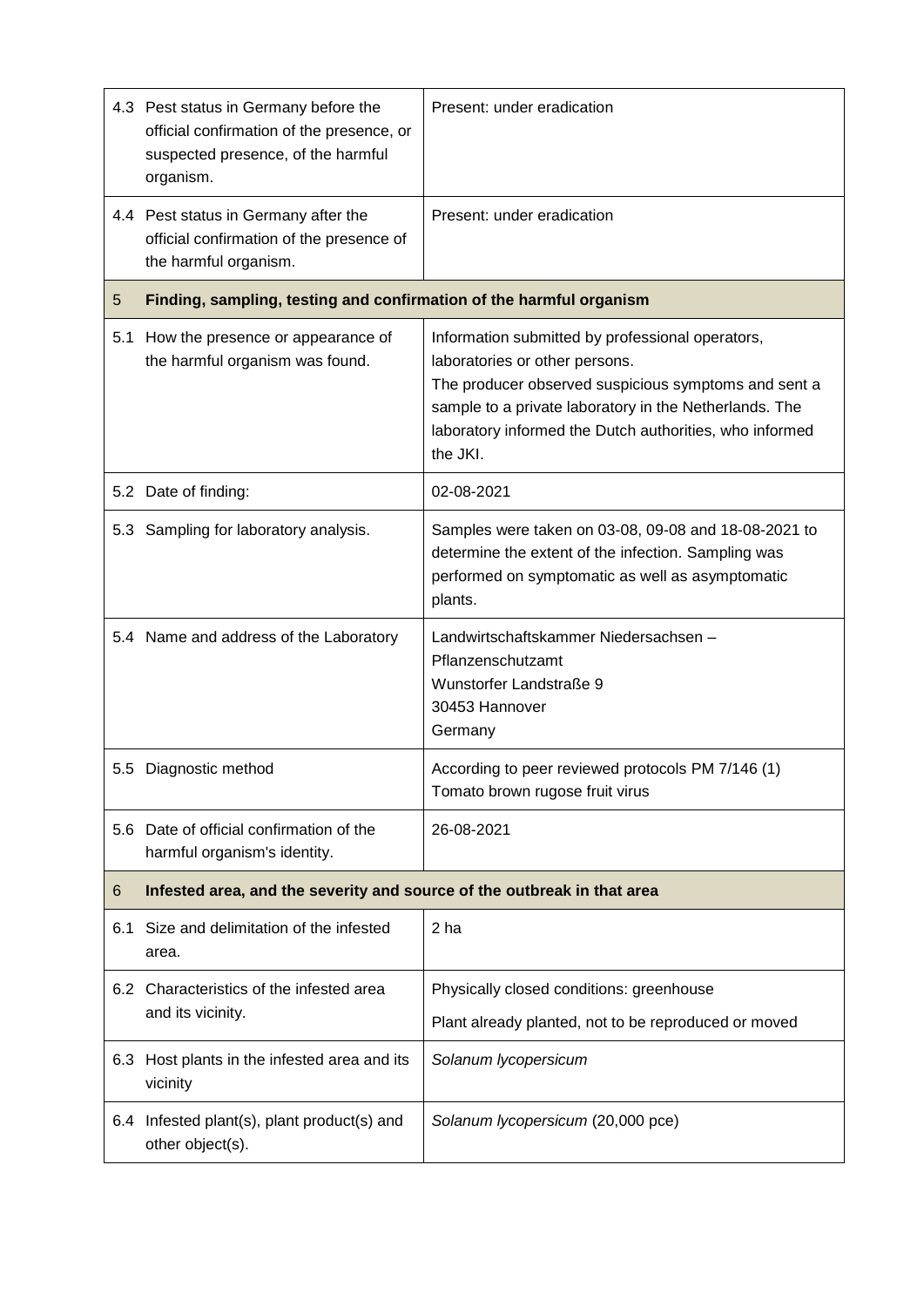|     | 6.5 Vectors present in the area                                                   | Bombus terrestris: Bumble bees which were used for<br>pollination inside the greenhouse were removed<br>immediately after notification of the suspected occurrence.                                                                                                            |
|-----|-----------------------------------------------------------------------------------|--------------------------------------------------------------------------------------------------------------------------------------------------------------------------------------------------------------------------------------------------------------------------------|
|     | 6.6 Severity of the outbreak.                                                     | Only few tomato plants showed symptoms. Sampling was<br>performed on symptomatic as well as asymptomatic plants<br>and all samples were tested positive for ToBRFV.                                                                                                            |
|     | 6.7 Source of the outbreak                                                        | The source of the outbreak is unknown and trace back<br>investigations are ongoing. The young plants were<br>produced in another Member State.                                                                                                                                 |
| 7   | <b>Official phytosanitary measures</b>                                            |                                                                                                                                                                                                                                                                                |
| 7.1 | Adoption of official phytosanitary<br>measures.                                   | Official phytosanitary measures have been taken. No<br>demarcated area is established.                                                                                                                                                                                         |
|     |                                                                                   | After notification of the suspected occurrence first<br>measures were taken to avoid possible spread of the pest:                                                                                                                                                              |
|     |                                                                                   | - movement of plants was prohibited; excluding fruits of<br>asymptomatic plants (until confirmation of infestation)<br>- work in the greenhouse had to be performed under strict<br>hygiene measures<br>- bumble bees were removed from the greenhouse and<br>destroyed        |
|     |                                                                                   | Official phytosanitary measures are ongoing:                                                                                                                                                                                                                                   |
|     |                                                                                   | - destruction of plants and material that cannot be<br>disinfected<br>- disinfection of all material and machinery that is used for<br>the clearance of the greenhouse<br>- disinfection of all greenhouse surfaces and all objects<br>that were involved in tomato production |
|     |                                                                                   | No demarcated area is established because the outbreak<br>is located in a greenhouse and immediate eradication of<br>the pest in the greenhouse is targeted.                                                                                                                   |
|     | 7.2 Date of adoption of the official<br>phytosanitary measures.                   | 03-08-2021                                                                                                                                                                                                                                                                     |
|     | 7.3 Identification of the area covered by<br>the official phytosanitary measures. | 2 ha                                                                                                                                                                                                                                                                           |
|     | 7.4 Objective of the official phytosanitary<br>measures.                          | Eradication                                                                                                                                                                                                                                                                    |
| 7.5 | Measures affecting the movement of<br>goods.                                      | Measures do not affect import into or movement within the<br>Union of goods.                                                                                                                                                                                                   |
|     | 7.6 Specific surveys.                                                             | Yes                                                                                                                                                                                                                                                                            |